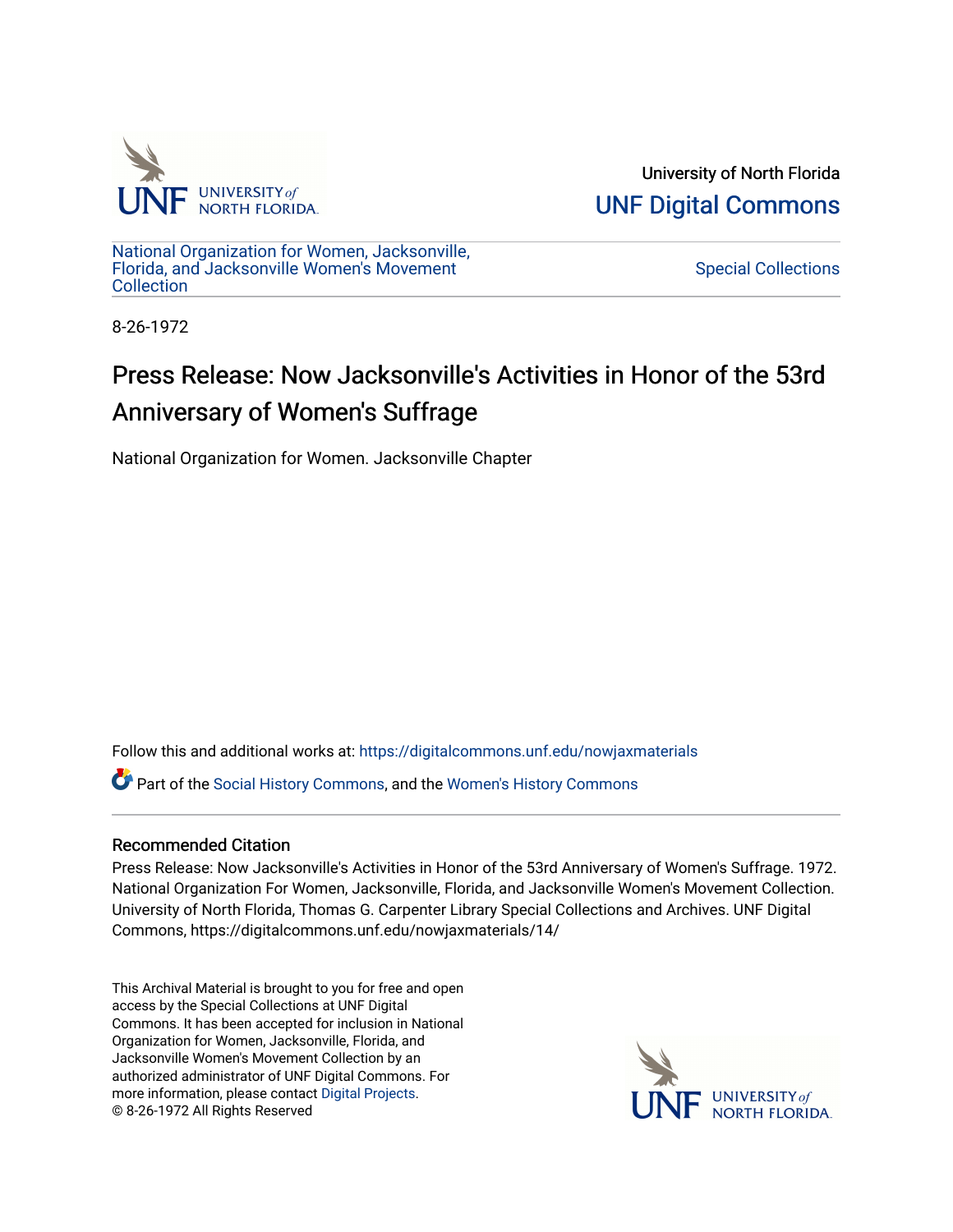PRESS RELEASE: NOW Jacksonville's activities in honor of August 26, 1972. the 53rd Anniversary of Women's Sufferage

.

Friday, August 18: Leaflets will be handed out to women around the city listing the up-coming events and quoting some of the early feminists.

Saturday, August 19: Fund raising Garage Sale from 10:00 am to 5:00 pm at . Money from this will be divided between projects for National Organization for Women and our local group.

Wednesday. August 23: Consciousness Raising Meeting open to all women of Jacksonville, 7:30 pm to 10:30 pm at the Environmental Coordinating Office, 2123 Park St., Five Points Area.

Thursday, August 24: The Special Needs and Problems of Older Women will be the topic of the evening at the Boone Park Tennis Community Room, <sup>3730</sup> Park St., at 7:30 pm. Any woman of any age interested in attending is welcom e. F ree trans portation will be provided **for** female Senior Citizens - call the Environmental Coordinating Office. 387-1004.

Friday, August 25: General Meeting and Consciousness Raising, open to members and anyone wishing to learn more about the Women's Liberation Movement, Unitarian Church, 7405 Arlington Expressway, from 7:30 pm to 10:30 pm.

Saturday, August 26: Liberation School, Women teaching women all kinds of skills from changing a tire to stitchery. 10:00 am to 3:00 pm at the Unitarian Church, 7405 Arlington Expressway. Public invited, donation asked 25 $\zeta$ , free childcare provided.

> Also on August 26, Charges of Job Discriminationwill be mailed to the EEOC (Equal Employment Opportunity Commission) against ALL businesses listting job openings under headings of either MA LE WANTED **01·** FEMALE WANTED instead of HELP WANTED. This practice is in violation of the Equal Employment Opportunity Act of 1972. This is only the beginning of our united drive to wipe out a11 sex discrimination in employment in Jacksonville.

1 To end the week's activities on Saturdayevening: Celebration - Get Together, **for NOW** members and **their friends.**   $-157.1$ 

\* F or press Release after Friday, August 25, 1972:

I

On Friday, August 25, members of NOW will be presenting some "Barefoot and Pregnant" awards to selected persons and/or local business for their NON contributions in advancing the cause of wom en's rights. If you wish to have any reporters along during the presentation of these awards, contact Ellen Schroer to make arrangements. Any ADVANCE publicity about this will negate its effectiveness. PLEASE cooperate by publishing any information about this  $\frac{\Delta FWR}{\Delta FMR}$  the awards are presented on Friday.

For further information or to arrange for any interviews, call Ellen Schroer 396-1978 (On Mon., Tue. & Thurs. at 398-5021) or Joyce DeVaughn 246-1609 or<br> $9.30 - 5.30$ 725-0123.